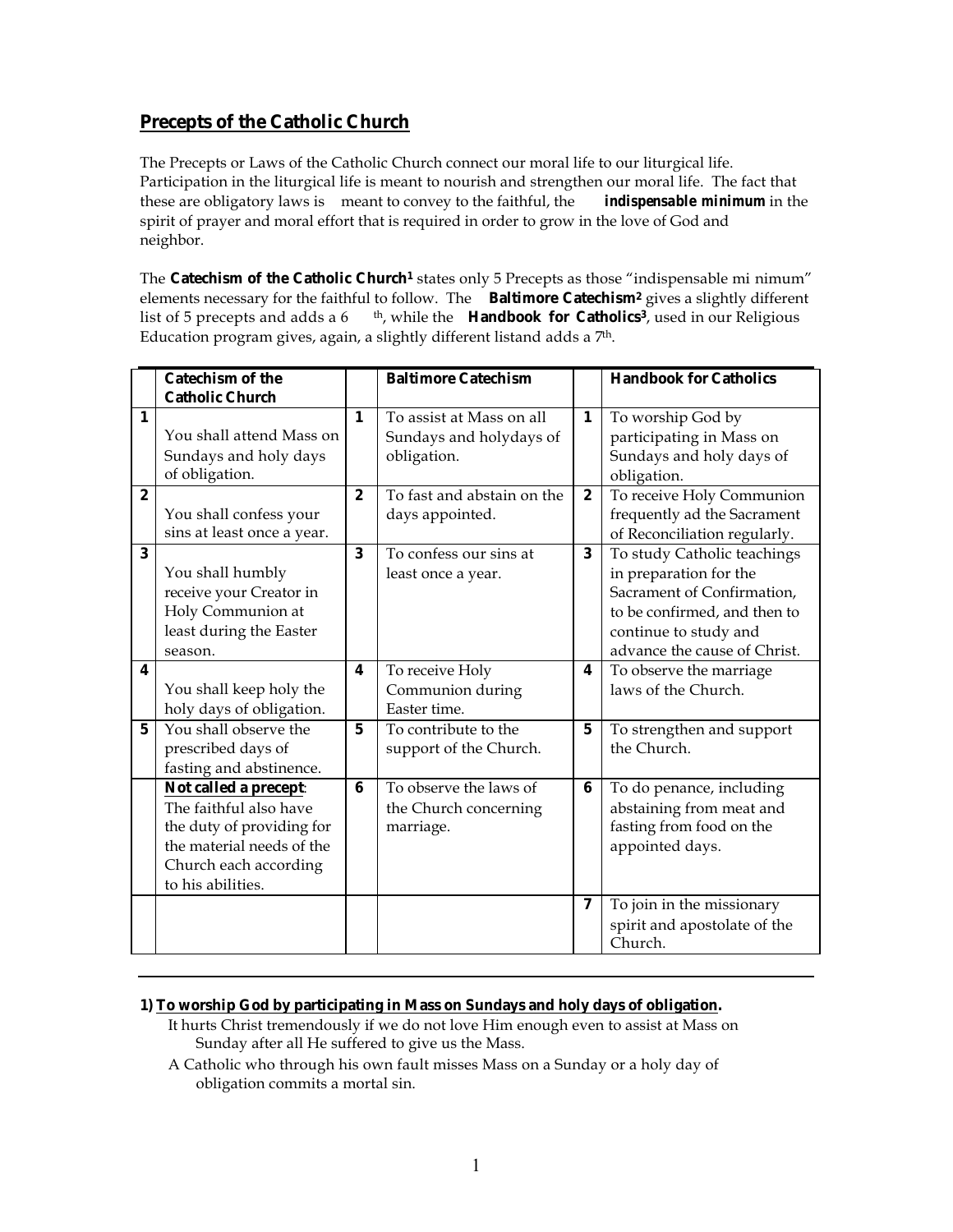- Holy days wer e instituted by the Church to remind us of the mysteries of our religion and of the important events in the lives of Christ and of His Blessed Mother, and to recall to us the virtues and the rewards of the saints.
- The Church obliges us to abstain from serv ile work on holydays of obligation, just as on Sundays, as far as we are able.

#### **2) To receive Holy Communion frequently and the Sacrament of Reconciliation regularly.**

- Holy Communion is food for the soul. Receiving Holy Communion frequently helps us to keep ours souls from the death of the soul, that is, mortal sin.
- "I tell you solemnly, if you do not eat the flesh of the Son of Man and drink his blood, you will not have life in you." Jn 6:53
- Regular and frequent reception of the Sacrament of Reconciliation greatly helps us to overcome temptation, to keep in the state of grace, and to grow in virtue.

# **3) To study Catholic teachings in preparation for the Sacrament of Confirmation, to be confirmed, and then to continue to study and advance the cause of Christ.**

- Confirmation is the sacrament through which the Holy Spirit comes to us in a special way and enables us to profess our faith as strong and perfect Christians and soldiers of Jesus Christ in the ever -present battle of virtue, goodness, light and life agai nst sin, evil, darkness and death.
- All Catholics should be confirmed in order to be strengthened against the dangers to salvation and to be prepared better to defend their Catholic faith. We are to defend and spread the faith by word and deed.
- To receive Confirmation properly it is necessary to be in the state of grace and to know well the chief truths and duties of our religion. These truths and duties are found in the *Catechism of the Catholic Church*1, simpler catechisms derived from it, or from previou s major Catechisms of the Catholic Church or simpler versions of them, such as the *Baltimore Catechism*2.

# **4) To observe the marriage laws of the Church.**

- Church laws require a Catholic to be married in the presence of the parish priest or the bishop of the diocese, or a priest delegated by either of them, and two witnesses.
- Marriage between a Catholic and a baptized non -Catholic requires the *express permission* of ecclesiastical authority.
- Marriage between a Catholic and a non -baptized person requires and *express dispensation* from ecclesiastical authority.
- The marriage laws of the Church have been instituted to maintain the dignity of marriage as God intended it and to help marriages to succeed.

### **5) To strengthen and support the Church.**

- Each of us is to help bear his fair share of the financial needs of the parish, diocese and the Holy See (the seat of authority of the world -wide Church in Rome, under the leadership of the Pope).
- Each of us is also called to support the Church with our time and talents, as wel las our financial resources.

# **6) To do penance, including abstaining from meat and fasting from food on the appointed days.**

Our Lord expects us to fast. He said, "When you fast… " (Mt 6:16), not "If you fast…".

Our Lord expects us to do other forms of pe nance, as well. This means making ourselves do things we don't feel like doing to control our feelings (the desires of the flesh).